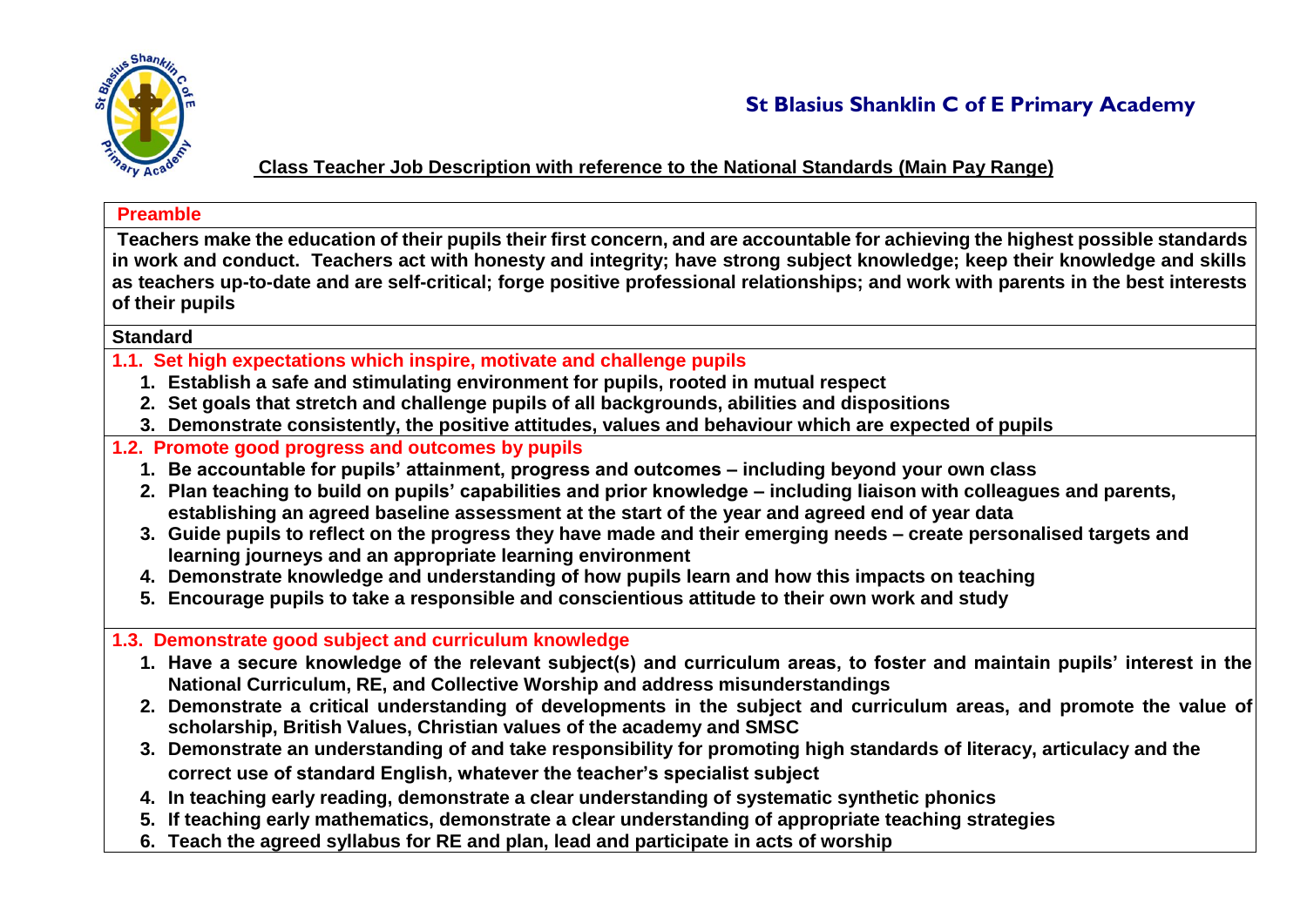**1.4. Plan and teach well-structured lessons** 

- **1. Impart knowledge and develop understanding through effective use of lesson time**
- **2. Promote a love of learning and children's intellectual curiosity**
- **3. Set appropriate homework and plan out-of-class activities to consolidate and extend the knowledge and understanding pupils have acquired, including e-learning**
- **4. Reflect systematically on the effectiveness of lessons and approaches to teaching and learning**
- **5. Contribute to the design and provision of an engaging curriculum within the relevant subject area(s)**
- **1.5. Adapt teaching to respond to the strengths and needs of all pupils** 
	- **1. Know when and how to differentiate appropriately, using approaches which enable pupils to be taught effectively**
	- **2. Have a secure understanding of how a range of factors can inhibit pupils' ability to learn and how best to overcome these; implement the half-termly class maximising attainment plan created within pupil progress meetings**
	- **3. Demonstrate an awareness of the physical, social and intellectual development of children, and know how to adapt teaching to support pupils' education at different stages of development**
	- **4. Have a clear understanding of the needs of all pupils, including those with special educational needs; those with high ability; those with English as an additional language; those with disabilities; those entitled to the Pupil Premium and be able to use and evaluate distinctive teaching approaches to engage and support them**

**1.6. Make accurate and productive use of assessment** 

- **1. Know and understand how to assess all curriculum areas and SMSC, including statutory assessment requirements and participate in school/cluster/LA moderation where required**
- **2. Make use of formative and summative assessment to secure pupils' progress**
- **3. Use relevant data to monitor progress, set targets, and plan subsequent lessons; utilising SIMS and the academy's assessment system**
- **4. Give pupils regular feedback, both orally and where appropriate, through accurate marking in line with school policy and encourage pupils to respond to the feedback so that it has an impact upon their future learning**

**1.7 Manage behaviour effectively to ensure a good and safe learning environment** 

- **1. Have clear rules and routines for behaviour in classrooms, and take responsibility for promoting good and courteous behaviour both in classrooms and around the school, in accordance with the school's behaviour policy**
- **2. Have high expectations of behaviour, and establish a framework for discipline with a range of strategies, using praise, sanctions and rewards consistently and fairly**
- **3. Manage classes effectively, using approaches which are appropriate to pupils' needs in order to involve and motivate them**
- **4. Maintain good relationships with pupils, exercise appropriate authority and act decisively where necessary**